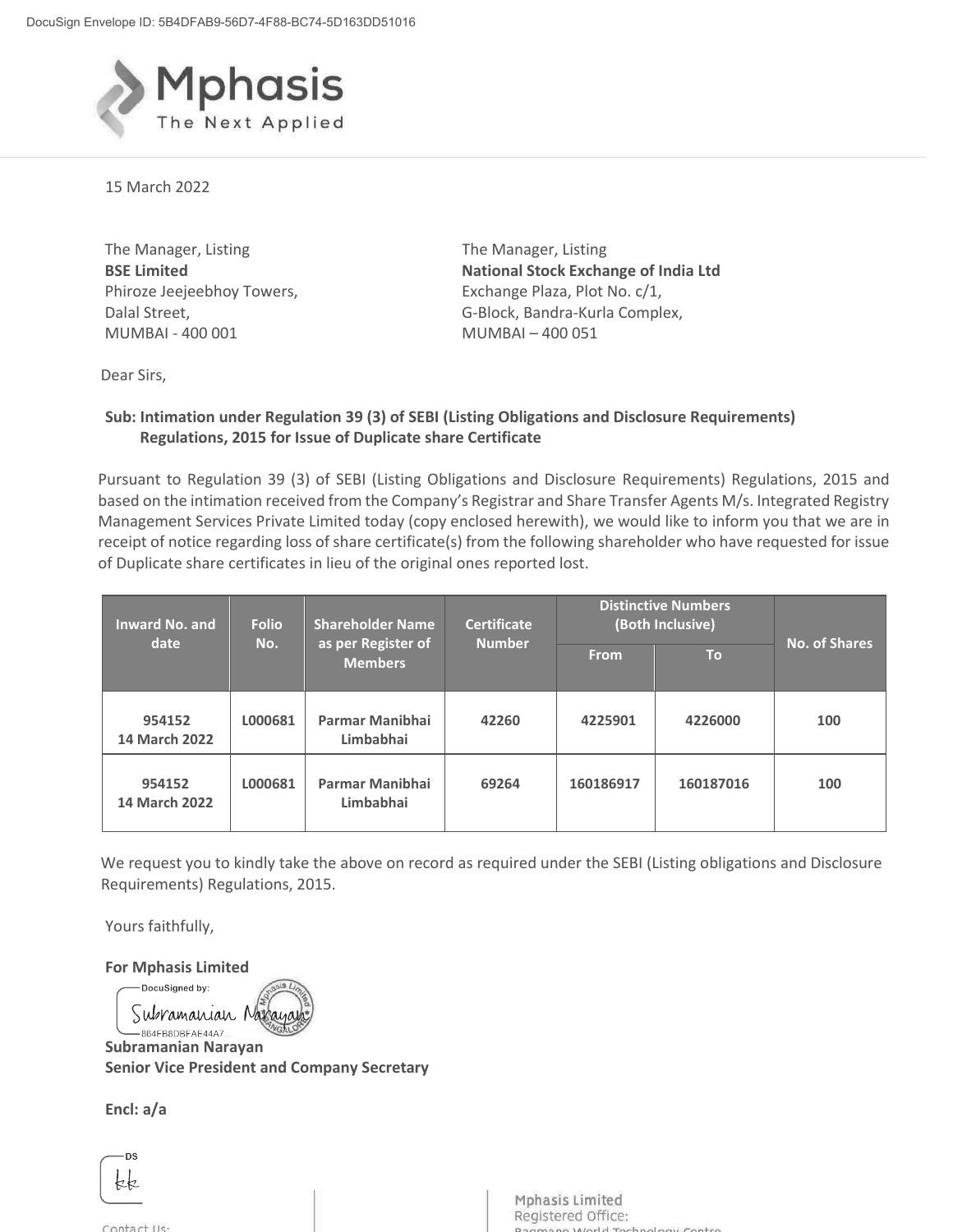DocuSign Envelope ID: 5B4DFAB9-56D7-4F88-BC74-5D163DD51016



## *UNIT: MPHASIS LIMITED*

IRMSPL/Mphasis/DUPINT-954152-10887/03K/March2022 March 15, 2022

To, The Secretary The BSE Limited Phirojze Jeejhebhoy Towers Dalal Street ,Mumbai - 400001

The Secretary The National Stock Exchange of India Limited Bandra Kurla Complex, Bandra East Mumbai - 400 051

Dear Sir,

Sub: Intimation towards loss of Share Certificates under Regulation 39(3) of SEBI (Listing Obligations and Disclosure Requirements) Regulations, 2015.

-------------------------------------------------------------------------------------------------------------------------------------------------

We wish to bring to your notice that we have received request for issue of Duplicate share certificate(s) from a share holder. The details are given below:

| Folio No. | <b>Holder Name</b>           | Certificate No. | <b>From Distinctive No.</b> | <b>To Distinctive</b> | Shares |
|-----------|------------------------------|-----------------|-----------------------------|-----------------------|--------|
|           |                              |                 |                             | No.                   |        |
| L000681   | Parmar Manibhai<br>Limbabhai | 42260           | 4225901                     | 4226000               | 100    |
| L000681   | Parmar Manibhai<br>Limbabhai | 69264           | 160186917                   | 160187016             | 100    |

Since the original share certificate(s) are reported lost by the shareholder, you are requested to make note of the same and intimate your members accordingly.

Thanking You,

Yours faithfully, For Integrated Registry Management Services Private Limited

 $\int_{\mathcal{X}}\int_{\mathcal{G}}$ 

Authorized Signatory

Page: 1/1



#30, Ramana Residency,  $4^{th}$  Cross, Sampige Road, Malleswaram, Bangalore – 560 003. **Phone No.: 080 2346 0815 to 818** Fax No.: 080 2346 0819